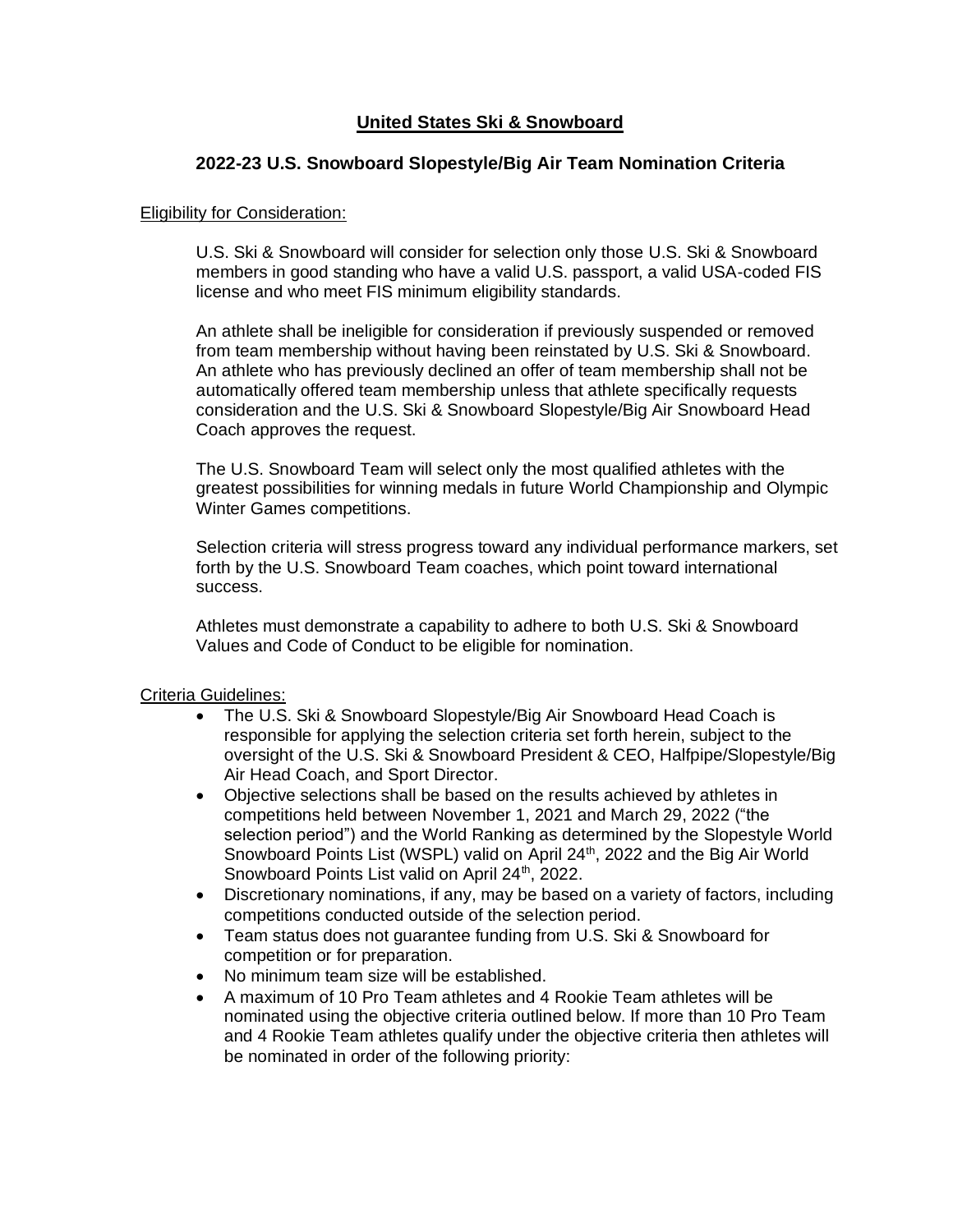## PRO TEAM

- Athletes qualifying under the two top 3 result based criteria
- Athletes qualifying under the Top 3 U.S. World Slopestyle Points List ranked men and women criteria within the Rank range
- Athlete qualifying under the Top 1 U.S. World Big Air Points List ranked men and woman within the Rank range
- Athletes qualifying under the YOB criteria nominating the highest ranked athletes, regardless of YOB, until the maximum team sizes are met.

#### ROOKIE TEAM

- Athletes qualifying under the Top 2 U.S. World Slopestyle Points List ranked men and women criteria within the YOB/Rank range
- Athlete qualifying under the Top 1 U.S. World Big Air Points List ranked men and woman within the YOB/Rank range
- Athletes qualifying under the YOB criteria nominating the highest ranked athletes, regardless of YOB, until the maximum team sizes are met.
- Athletes who have been given individual performance criteria to meet will be subject to those specific criteria and not to general criteria as outlined below.
- Athletes must be willing to commit to and participate in the full U.S. Snowboard Team camp and competition season structure.
- Athletes who are objectively nominated to the Pro or Rookie Team for the first time will receive a 2-year team nomination.
- Athletes who achieve the two Top 3 results in Olympic, World Cup, X-Games, Dew Tour, and U.S. Open competition during the 2021-22 season will receive a 2-year nomination.

## Objective Criteria:

## **OBJECTIVE NOMINATION CRITERIA SLOPESTYLE/BIG AIR**

Athletes will be selected to the team based solely upon their competition results during the selection period and the World Ranking as determined by the Slopestyle World Snowboard Points List (WSPL) valid on April 24<sup>th</sup>, 2022 and Big Air World Snowboard Points List valid on April  $24<sup>th</sup>$ , 2022. Athletes meeting the following objective criteria will be selected to the U.S. Snowboard Team:

## **PRO TEAM**

Athletes meeting the following objective criteria will be selected to the Pro Team.

- Any athlete achieving two top-3 results in Olympic, World Cup, X-Games, Dew Tour, and U.S. Open competition during in the 2021-22 season.
- Top 3 U.S. Ranked men and women on the Slopestyle World Snowboard Points List as of April 24<sup>th</sup>, 2022. Athlete must be ranked Top 15 for men and Top 10 for women to be nominated.
- Top 1 U.S. Ranked man and woman on the Big Air World Snowboard Points List as of April 24<sup>th</sup>, 2022. Athlete must be ranked Top 15 for men and Top 10 for women to be nominated.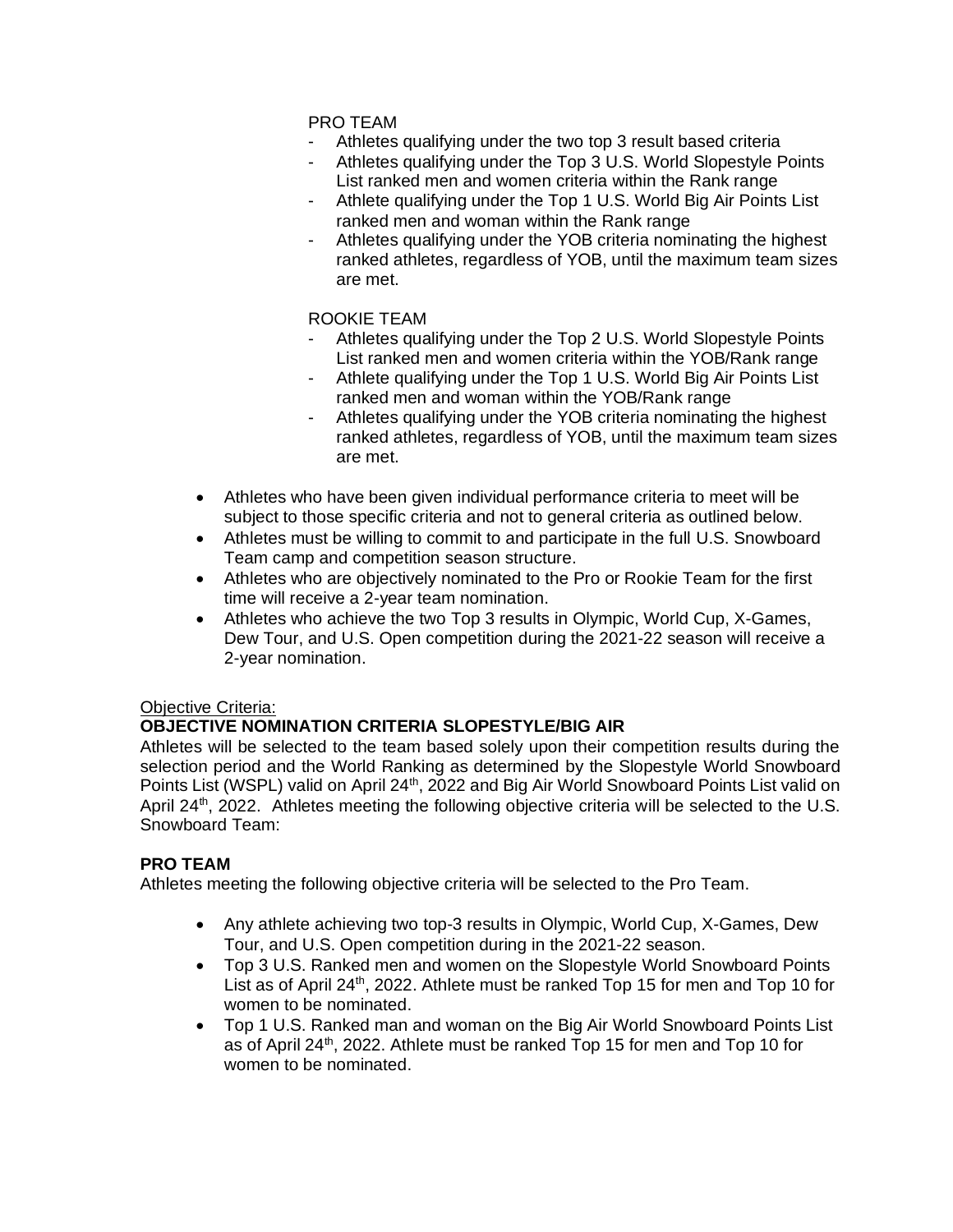The Slopestyle World Snowboard Points List valid on April 24<sup>th</sup>, 2022 will be used for the below criteria:

YOB 2003 or older:

• World Rank of 15 or better (men) and 10 or better (women). YOB 2004:

• World Rank of 15 or better (men) and 10 or better (women). YOB 2005:

• World Rank of 20 or better (men) and 10 or better (women). YOB 2006:

• World Rank of 20 or better (men) and 10 or better (women).

## **ROOKIE TEAM**

Athletes meeting the following objective criteria will be selected to the Rookie Team.

Age eligibility: Year of Birth 2003-2006

- Top 2 U.S. men and women on the Slopestyle World Snowboard Points List as of April 24<sup>th</sup>, 2022. Athlete must be ranked Top 20 for men and Top 25 for women to be nominated
- Top 1 U.S. man and woman on the Big Air World Snowboard Points List as of April 24<sup>th</sup>, 2022. Athlete must be ranked Top 20 men and Top 25 for women to be nominated

The Slopestyle World Snowboard Points List valid on April 24<sup>th</sup>, 2022 will be used for the below criteria:

YOB 2003:

• World Rank of 20 or better (men) and 25 or better (women). YOB 2004:

• World Rank of 25 or better (men) and 30 or better (women). YOB 2005:

• World Rank of 50 or better (men) and 30 or better (women). YOB 2006:

• World Rank of 50 or better (men) and 30 or better (women).

For both the Pro & Rookie Team Criteria athletes YOB 2007 and younger (2007, 2008 etc.,) would be considered under Discretionary Selection Policy outlined below.

Discretionary Selection Policy:

U.S. Ski & Snowboard may select additional athletes to the team using coaches' discretion based upon factors other than the objective criteria. If the coaching staff selects any team nominations with discretionary selections, then the staff may consider any factors including (but not limited to) the following:

• Completion of individual markers, as set forth by the U.S. Snowboard Team coaching staff and as approved by the U.S. Ski & Snowboard Halfpipe Head